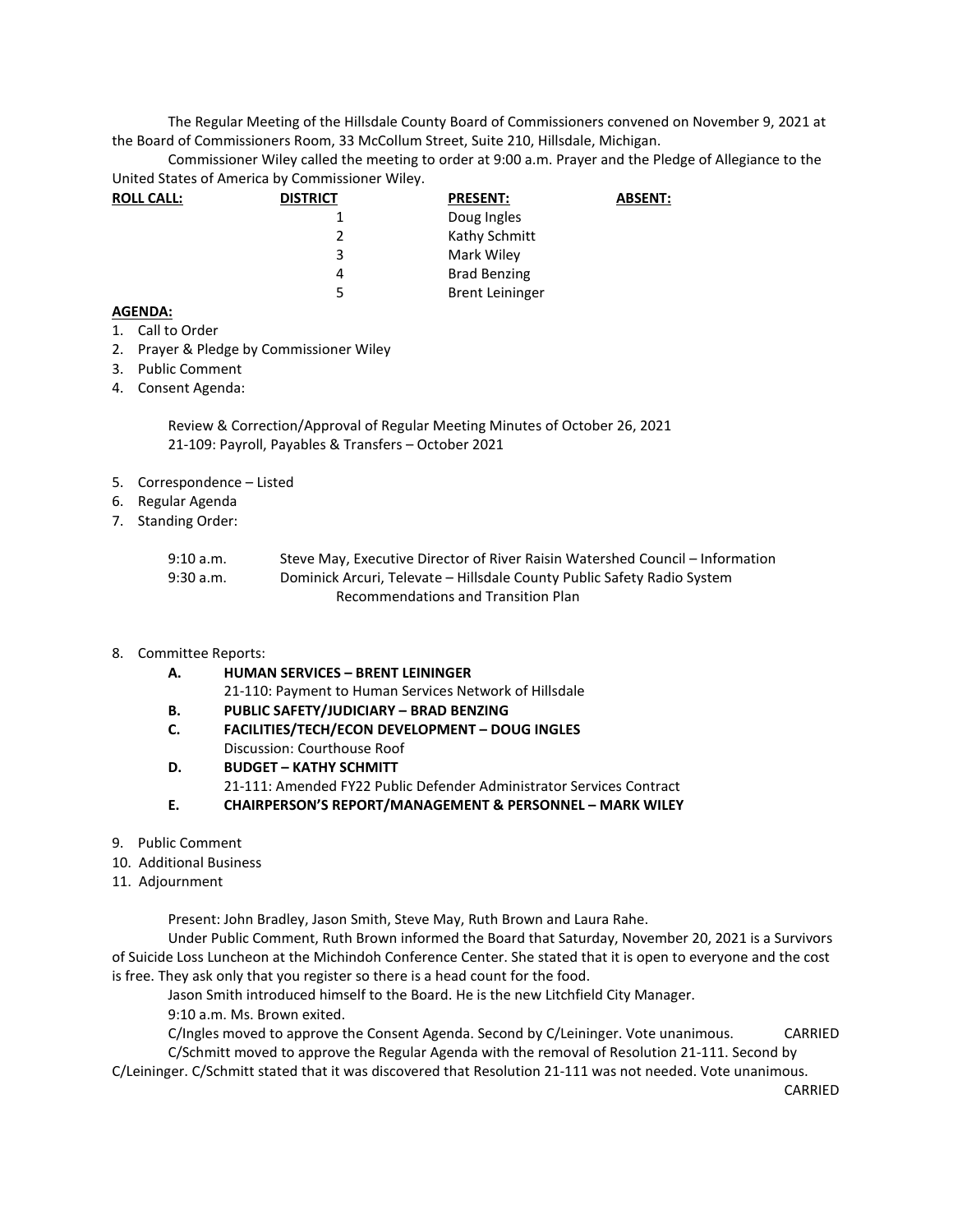9:14 a.m. Steve May, Executive Director of the River Raisin Watershed Council, addressed the Board with what they do and how they are funded.

9:28 a.m. Tim Martin entered.

9:29 a.m. Mr. May finished his presentation and exited.

Dominick Arcuri from Televate, LLC gave his report on the Public Safety Radio System Recommendations and Transition Plan via WebEx. In summary the cost of this updated system will be approximately twelve million dollars with an annual operating cost of \$172,000. There was some discussion.

10:28 a.m. Mr. Arcuri finished his presentation and exited. Recess was called.

9:35 a.m. back in session.

C/Leininger moved to approve Resolution 21-110: Payment of \$125.00 to the Human Services Network for annual dues. Support by C/Benzing. Vote unanimous. CARRIED

10:38 a.m. Derek Ringman entered.

C/Leininger gave an update on items under his committee.

10:41 a.m. Mr. Ringman exited.

10:43 a.m. Mr. Ringman re-entered.

C/Benzing addressed the Board stating he needed better direction on how to proceed with replacing the 911 Director. He stated at the last meeting the Board voted down the salary recommended by the 911 Board and voted on a lower amount. The Board also wanted to combine the 911 Director and the Emergency Management Director. C/Benzing would like clarification as to whether they want this to be two separate jobs or a combined job. There was a very lengthy discussion.

11:05 a.m. Laura Rahe exited.

C/Ingles moved to have the 911 Director and the Emergency Services Director be two separate positions and that the Management and Personnel Committee bring back information for the Emergency Management Position. Second by C/Leininger. Roll Call Vote: C/Benzing – Yes, C/Leininger – Yes, C/Ingles – Yes, C/Schmitt – No, C/Benzing – Yes. Vote: 4-Yes, 1-No. CARRIED

C/Benzing gave an update on items under his committee.

C/Benzing moved to accept the report from Televate, LLC and place it on file. Second by C/Leininger. Vote unanimous. CARRIED

11:34 a.m. C/Benzing exited.

C/Ingles informed the Board that the issues with the HVAC System at the Courthouse are being worked on and the Jail façade is finished and came in on budget.

C/Ingles asked Mr. Finley to discuss the Courthouse Roof. Mr. Finley stated that he has an estimate from Signal Restoration, who has worked on our roof before. These are the quotes that were given. He stated that these quotes are only to give the Board an idea of what the costs may be when they decide to go for bids. The cost of the domes are not included.

Option 1 – Standing Seam Metal, \$340,750.00.

Option 2 – Concreter Tile Roof System, \$335,675.00.

Option 3 – Metal Tile Roof System, \$348,725.00.

Mr. Finley stated that he would prefer the Metal Tile. He stated that Standing Seam is great but there is no way to prevent slide off of snow in the winter which could be very dangerous.

David Holcomb, IT Director, informed the Board that the internet connection contract with MERIT is expiring at the end of this month. He stated that they only have five year contracts and therefore needs the Boards permission to sign the new contract. There was some discussion.

C/Leininger moved to authorize the IT Director to proceed with the five year contract with MERIT for 100Mb with a follow up Resolution at the next meeting. Second by C/Schmitt. Vote: 4-Yes, 0-No, 1-Absent.

CARRIED

C/Schmitt moved to sign the contract with Guidehouse for consulting regarding ARPA Money not to exceed \$50,000 and to allow Mr. Ringman to sign the registration form from CoPro through MAC. Second by C/Ingles. Vote: 4-Yes, 0-No, 1-Absent. CARRIED

C/Schmitt gave an update on items under her committee including the 2022 Draft General Fund Budget. There was some discussion.

12:17 p.m. Mr. Ringman exited.

C/Wiley gave an update on items of interest.